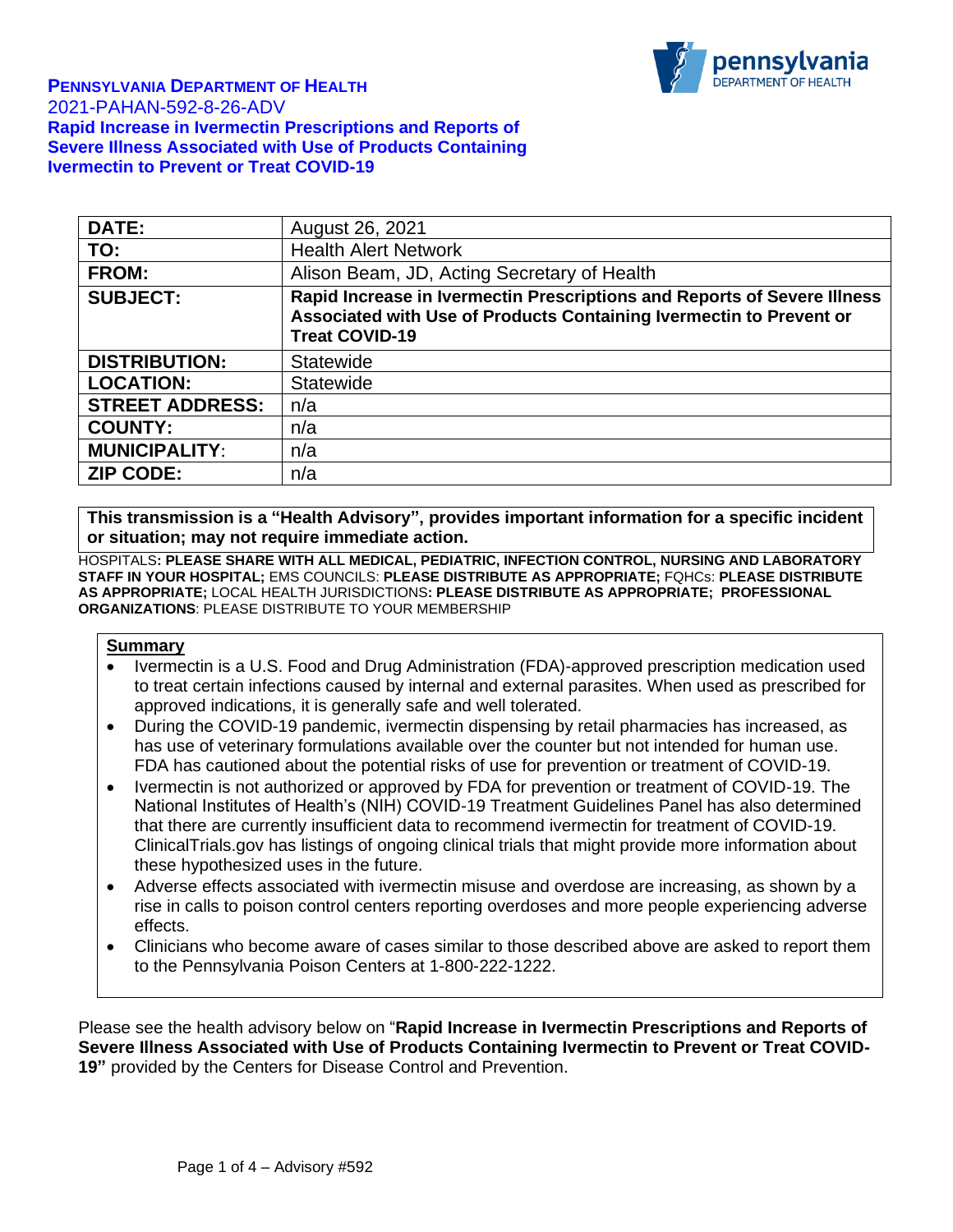# **Rapid Increase in Ivermectin Prescriptions and Reports of Severe Illness Associated with Use of Products Containing Ivermectin to Prevent or Treat COVID-19**

## **Summary**

Ivermectin is a U.S. Food and Drug Administration (FDA)-approved prescription medication used to treat certain infections caused by internal and external parasites. When used as prescribed for approved indications, it is generally safe and well tolerated.

During the COVID-19 pandemic, ivermectin dispensing by retail pharmacies has increased, as has use of veterinary formulations available over the counter but not intended for human use. FDA has cautioned about the potential risks of use for prevention or treatment of COVID-19.

Ivermectin is not authorized or approved by FDA for prevention or treatment of COVID-19. The National Institutes of Health's (NIH) COVID-19 Treatment Guidelines Panel has also determined that there are currently insufficient data to recommend ivermectin for treatment of COVID-19. [ClinicalTrials.gov](https://gcc02.safelinks.protection.outlook.com/?url=https%3A%2F%2Fclinicaltrials.gov%2F&data=04%7C01%7Canambiar%40pa.gov%7Cd13718b8f60942253b7008d968ab163a%7C418e284101284dd59b6c47fc5a9a1bde%7C0%7C0%7C637655906752871164%7CUnknown%7CTWFpbGZsb3d8eyJWIjoiMC4wLjAwMDAiLCJQIjoiV2luMzIiLCJBTiI6Ik1haWwiLCJXVCI6Mn0%3D%7C1000&sdata=hazm1%2BNBxpOo6m2CXug39JyWvuMNCZG80%2BMl8WUmJao%3D&reserved=0) has listings of ongoing clinical trials that might provide more information about these hypothesized uses in the future.

Adverse effects associated with ivermectin misuse and overdose are increasing, as shown by a rise in calls to poison control centers reporting overdoses and more people experiencing adverse effects.

## **Background**

The Centers for Disease Control and Prevention (CDC) confirmed with the American Association of Poison Control Centers (AAPCC) that human exposures and adverse effects associated with ivermectin reported to poison control centers have increased in 2021 compared to the pre-pandemic baseline. These reports include increased use of veterinary products not meant for human consumption.

Ivermectin is a medication that is approved by FDA in oral formulations to treat onchocerciasis (river blindness) and intestinal strongyloidiasis. Topical formulations are used to treat head lice and rosacea. Ivermectin is also used in veterinary applications to prevent or treat internal and external parasitic infections in animals. When used in appropriate doses for approved indications, ivermectin is generally well tolerated.

Clinical trials and observational studies to evaluate the use of ivermectin to prevent and treat COVID-19 in humans have yielded insufficient evidence for the NIH COVID-19 Treatment Guidelines Panel to recommend its use. Data from adequately sized, well-designed, and well-conducted clinical trials are needed to provide more specific, evidence-based guidance on the role of ivermectin in the treatment of COVID-19.

A recent study examining trends in ivermectin dispensing from outpatient retail pharmacies in the United States during the COVID-19 pandemic showed an increase from an average of 3,600 prescriptions per week at the prepandemic baseline (March 16, 2019–March 13, 2020) to a peak of 39,000 prescriptions in the week ending on January 8, 2021.<sup>1</sup> Since early July 2021, outpatient ivermectin dispensing has again begun to rapidly increase, reaching more than 88,000 prescriptions in the week ending August 13, 2021. This represents a 24-fold increase from the pre-pandemic baseline. (**Figure**)

#### **Figure: Estimated number of outpatient ivermectin prescriptions dispensed from retail pharmacies — United States, March 16, 2019–August 13, 2021\***

\*Data are from the IQVIA National Prescription Audit Weekly (NPA Weekly) database. NPA Weekly collects data from a sample of approximately 48,900 U.S. retail pharmacies, representing 92% of all retail prescription activity. Ivermectin dispensed by mail order and long-term care pharmacies, prescriptions by veterinarians, and non-oral formulations were not included.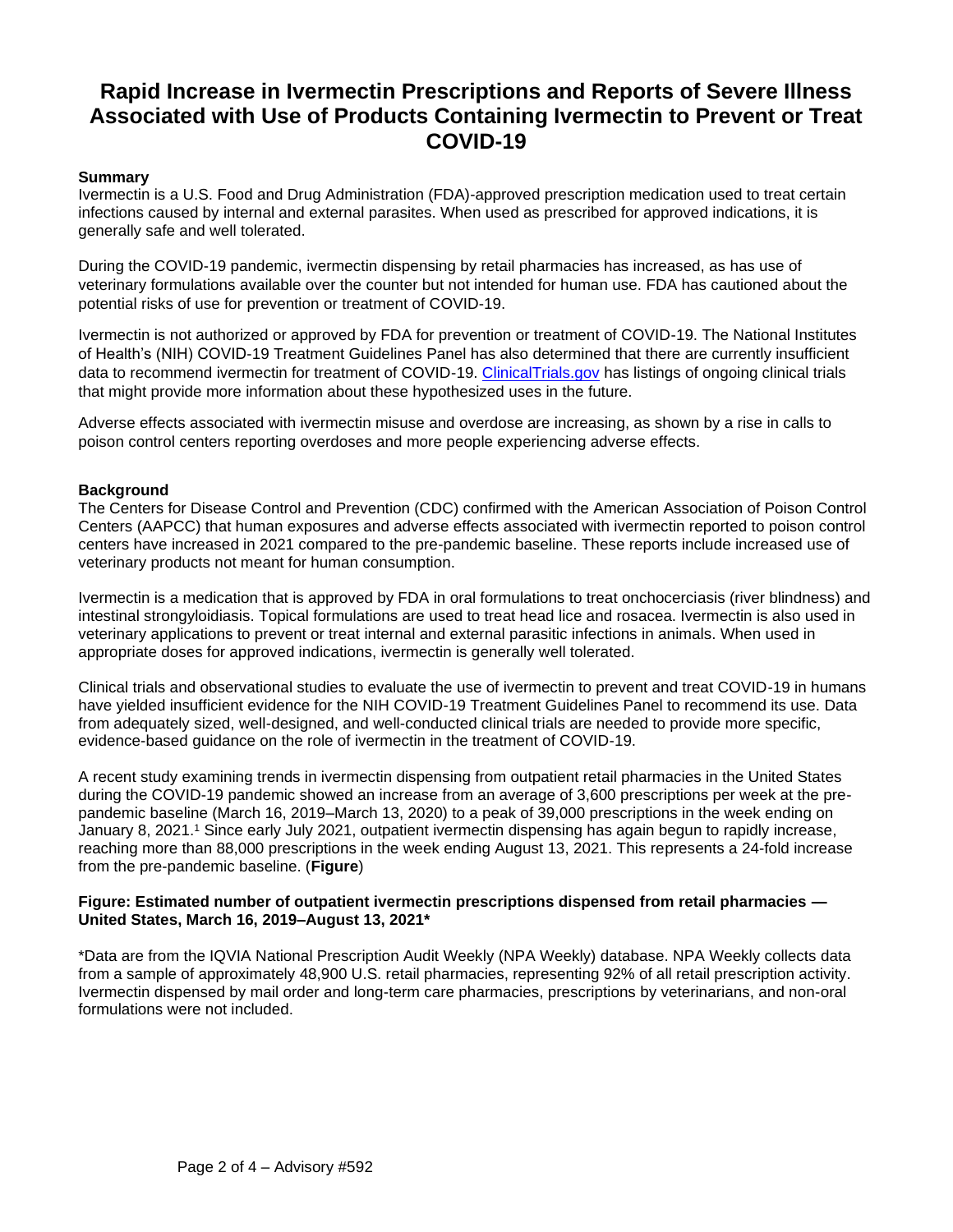In 2021, poison control centers across the U.S. received a three-fold increase in the number of calls for human exposures to ivermectin in January 2021 compared to the pre-pandemic baseline.



In July 2021, ivermectin calls have continued to sharply increase, to a five-fold increase from baseline. These reports are also associated with increased frequency of adverse effects and emergency department/hospital visits.

In some cases, people have ingested ivermectin-containing products purchased without a prescription, including topical formulations and veterinary products. Veterinary formulations intended for use in large animals such as horses, sheep, and cattle (e.g., "sheep drench," injection formulations, and "pour-on" products for cattle) can be highly concentrated and result in overdoses when used by humans. Animal products may also contain inactive ingredients that have not been evaluated for use in humans. People who take inappropriately high doses of ivermectin above FDA-recommended dosing may experience toxic effects.

Clinical effects of ivermectin overdose include gastrointestinal symptoms such as nausea, vomiting, and diarrhea. Overdoses are associated with hypotension and neurologic effects such as decreased consciousness, confusion, hallucinations, seizures, coma, and death. Ivermectin may potentiate the effects of other drugs that cause central nervous system depression such as benzodiazepines and barbiturates.

Examples of recent significant adverse effects reported to U.S. poison control centers include the following:

- An adult drank an injectable ivermectin formulation intended for use in cattle in an attempt to prevent COVID-19 infection. This patient presented to a hospital with confusion, drowsiness, visual hallucinations, tachypnea, and tremors. The patient recovered after being hospitalized for nine days.
- An adult patient presented with altered mental status after taking ivermectin tablets of unknown strength purchased on the internet. The patient reportedly took five tablets a day for five days to treat COVID-19. The patient was disoriented and had difficulty answering questions and following commands. Symptoms improved with discontinuation of ivermectin after hospital admission.

#### **Recommendations for Clinicians and Public Health Practitioners**

- Be aware that ivermectin is not currently authorized or approved by FDA for treatment of COVID-19. NIH has also determined that there are currently insufficient data to recommend ivermectin for treatment of COVID-19.
- Educate patients about the risks of using ivermectin without a prescription, or ingesting ivermectin formulations that are meant for external use or ivermectin-containing products formulated for veterinary use.
- Advise patients to immediately seek medical treatment if they have taken any ivermectin or ivermectincontaining products and are experiencing symptoms. Signs and symptoms of ivermectin toxicity include gastrointestinal effects (nausea, vomiting, abdominal pain, and diarrhea), headache, blurred vision,